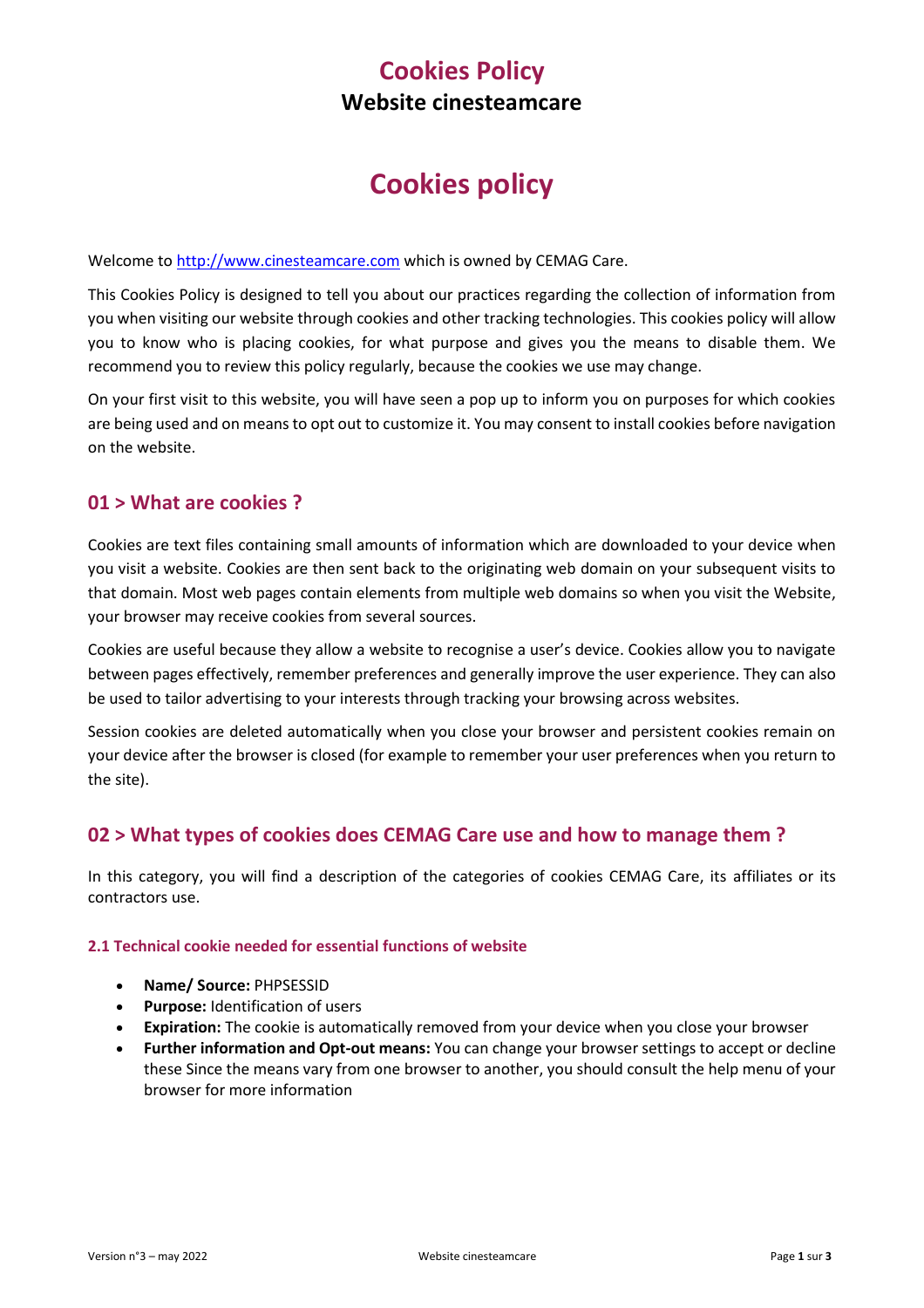## **Cookies Policy Website cinesteamcare**

#### **2.2 Functionality cookie**

- **Name:** sharethis \_\_unam
- **Source :** https://www.sharethis.com
- **Purpose:** This cookie makes it possible to implement a file sharing module.
- **Expiration:** The cookie is automatically removed from your device when you close your browser
- **Further information and Opt-out means:** You can change your browser settings to accept or decline these Since the means vary from one browser to another, you should consult the help menu of your browser for more information.

#### **2.3 Performance cookie**

- **Name: \_\_utma, \_\_utmb, \_\_utmc, \_\_utmt, \_\_utmz**
- **Source :** Google Analytique
- **Objectif :** CEMAG Care uses analytic cookies to analyse how the visitors use the website and to monitor the website performance. This allows CEMAG Care to provide a high-quality experience by customising its offering and quickly identifying and fixing any issues that could arise. For example, CEMAG Care might use performance cookies to keep track of which pages are most popular, which method of linking between pages is most effective, and to determine why some pages are receiving error messages. It might also use these cookies to highlight articles or site services that could be of interest to you based on your usage of the website. The information collected by the cookies is not associated with the identification data of website users.
- **Expiration :** Some of these cookies are automatically deleted from your device when you close your browser. Others may last up to 13 months from your last visit to our site.
- **Further information and Opt-out means:** <https://tools.google.com/dlpage/gaoptout?hl=fr>

## **03 > Use of IP addresses and web logs**

What is an IP address? It is a numeric code that identifies your computer on the internet. Your IP address might also be used to gather broad demographic information.

CEMAG Care may also use your IP address and browser type to help diagnose problems with our server, to administer its website and to improve the quality of the services offered to you.

CEMAG Care may perform IP lookups to determine which domain you are coming from (e.g. google.com) to more accurately gauge our users' demographics.

Information from these types of cookies and technologies or about website usage is not combined with information about you from any other source.

## **04 > Scope of this Cookie Policy**

Please note that this cookies policy does not apply to, and we are not responsible for, the privacy practices of third-party websites which may be linked to this website.